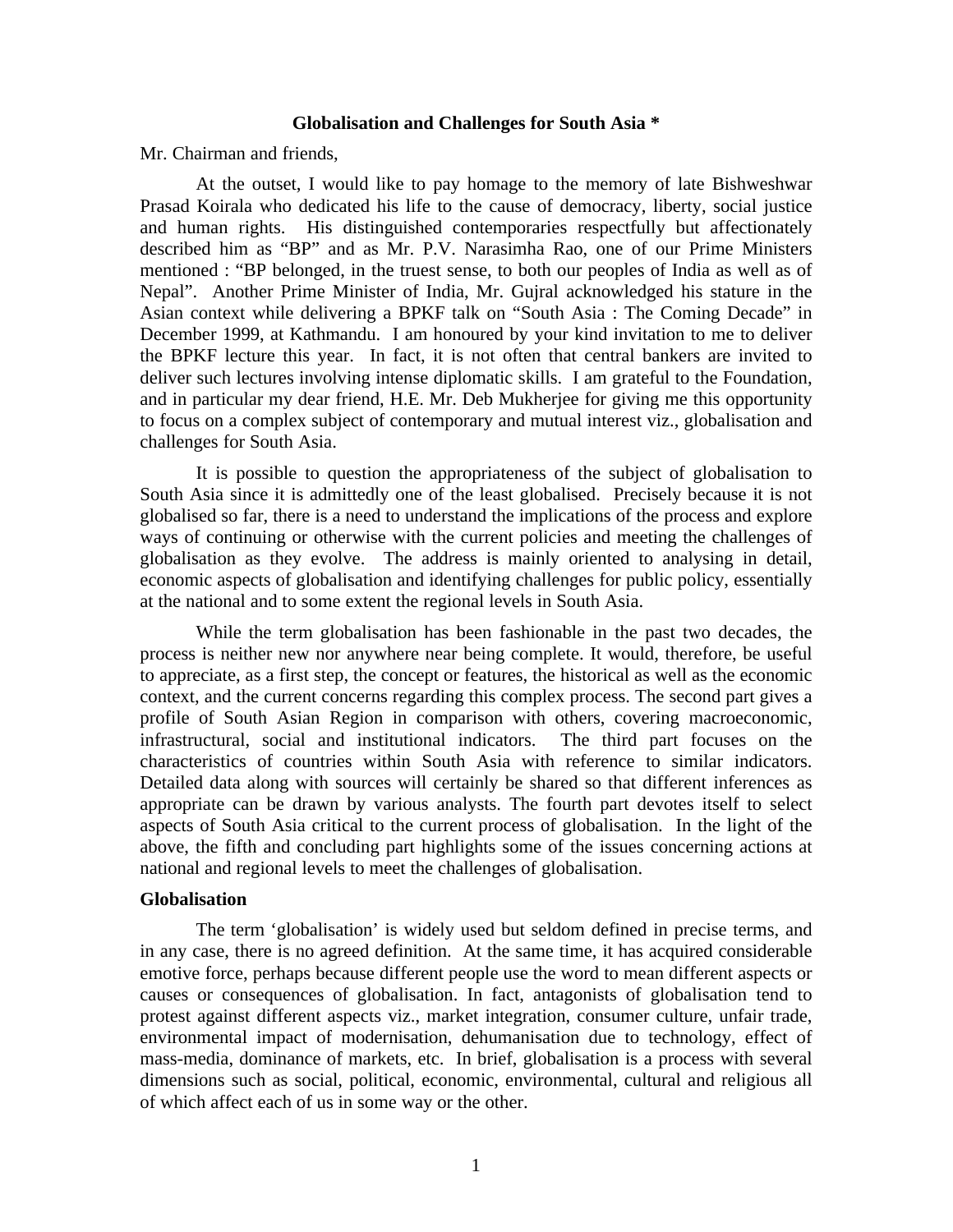#### Process and Policy of Globalisation

The concept of globalisation, in the sense in which it is used now, can be traced to the phenomenon of nation-states. In the distant past, there were just human communities. For long, most people remained confined to their communities or villages or local areas. With developments in communication and economic activity, it has gradually become easier to move from local to regional and then regional to national, and finally across nations also. Conceptually, therefore, there are two extremes of connectivity among people. One is a small tribal unit where everyone knew everyone else for lifetime and it did not aspire to interact with people in other units or groups. Second is an integrated globalised existence or a global village where everyone can aspire to interact with anyone else in the globe. Globalisation is a historical process of moving from the tribal unit but it is a process that is palpably incomplete. Clearly, it is a phenomenon enabled by developments in technology related to transport and communications among people as well as over geographical distances. Of course, it will be inappropriate to ignore the human element while considering the role of technology in the process. For example, technology opens the prospect of making available a commodity (say a meat burger or chicken tikka or a healthy apple) in a remote corner but the spread of the commodity or service (say classical music or Beatles music) will depend on tastes of people. Perhaps, it is a process that has been, in some senses, constrained by the authority of nation-states, particularly in the twentieth century.

It may be useful to elaborate the role of public policy in the context of the concept of globalisation. After the emergence of nation-states, citizens of each nation-state perceived that it is in their collective self-interest to promote or restrict their involvement with citizens of other nation-states. In fact, till the early part of twentieth century, there was no need for a passport or visa to move from one country to another, and there were no restrictions on currency conversions since gold was the universally accepted medium. Thus, while developments in technology enabled and accelerated movement of goods, people and services, policies of many nations tended to impose restrictions. Currently there are some voluntary efforts among some countries to liberalise such restrictions among select countries such as European Union or ASEAN or even SAARC. In some instances, as in Europe, referendum among the citizens of select countries enabled, delayed or stopped greater integration with some other countries. Similarly, there have been multilateral initiatives to ease restrictions imposed on economic integration, while at the same time, some initiatives are taken to enable technological cooperation, say in broadcasting or telecommunications or air travel. A serious problem arises when there is a perception of persuasion or coercion by some nation-states on others to ease some restrictions, either directly or through what are called multilateral initiatives. In brief, at a conceptual level, a distinction can be made between technology enabled or induced globalisation and public policy induced restrictions or easing of restrictions.

As explained earlier, a nation-state is presumed to put restrictions on its citizens in their involvement with other nation-states only in collective self-interest of its citizens. However, it is not easy to define what is in collective self-interest of all its citizens. For example, restrictions on imports may benefit a few businessmen while *prima facie* restricting the freedom of many consumers. More important, there is an issue of value for freedom of any citizen to interact with the rest of humanity in terms of exchange of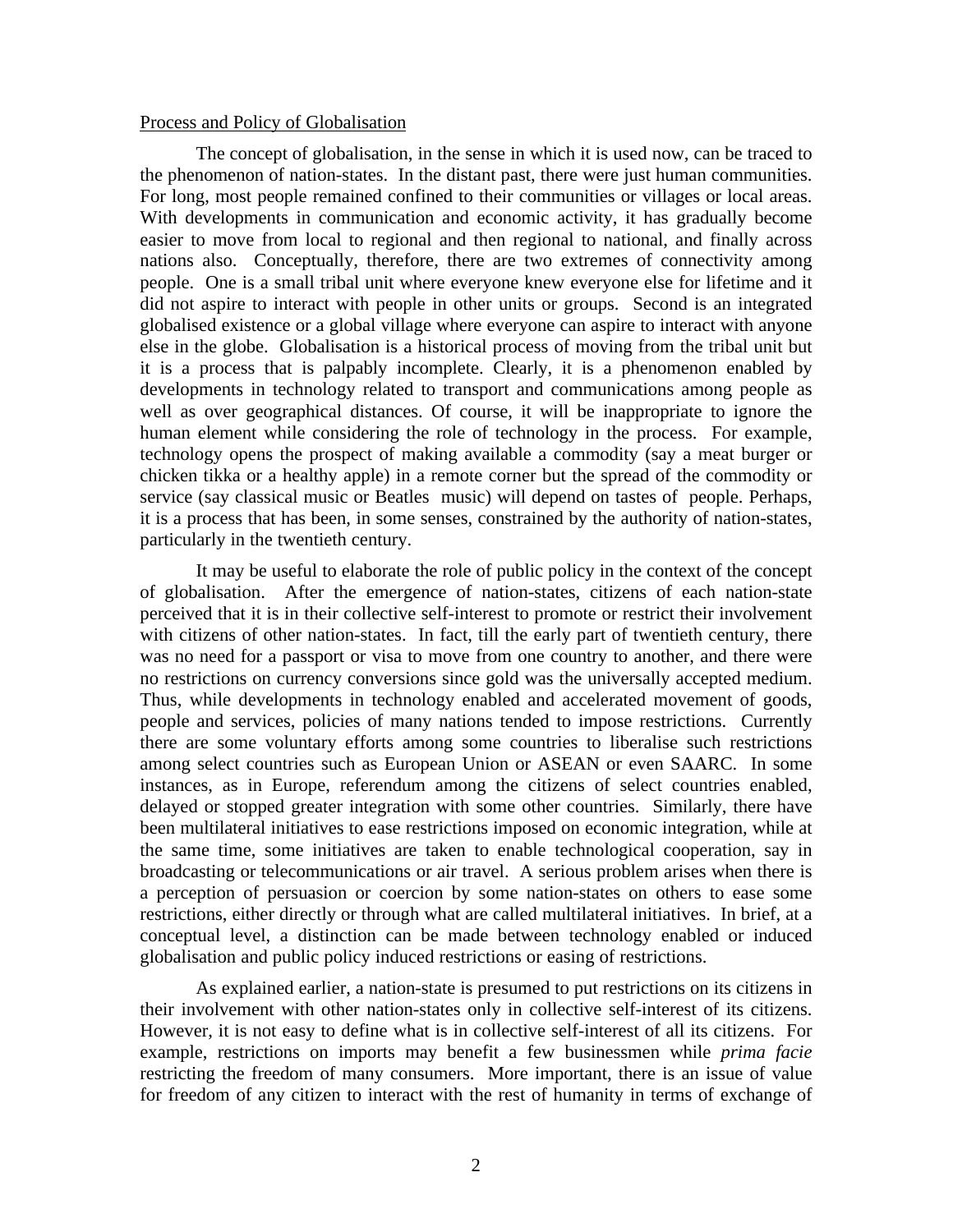goods, services, ideas, or even physical movement. No doubt, such freedom across the borders of nation-states gets exercised only when the concerned citizens agree voluntarily. Yet, the basic freedom of a citizen to involve with others should perhaps be constrained only, and only on grounds of overall collective self-interest of all concerned. Hence, in the context of public policy relating to globalisation, a critical issue is the trade-off between individual freedom and collective self-interest as also where the burden of proof lies, namely, with the individual or the national authorities.

### Economic Integration

It is obvious that the process of globalisation relates to connectivity among individuals and such connectivity in cross-border terms is subject to public policy of nation-states. Thus, globalisation has several dimensions arising out of what may be called enhanced connectivity among people across the borders. While such enhanced connectivity is determined by three fundamental factors viz., technology, tastes and public policy, the cross-border integration can have several aspects; cultural, social, political and economic. However, for purposes of this analysis, only economic integration is considered. Broadly speaking, economic integration occurs through three channels viz., movement of people, movements of goods and services, and movements in capital and financial services.

First, on movement of people, it is now widely accepted that all modern humans are descendents of ancestors living in Africa roughly one million years ago. Till a few years ago, all movement of people from one place to another was predominantly by foot. Later it must have been with the help of cattle or horses, or by boats and so on. More recently, travel by air has become quite affordable. In other words, along with opportunities for gainful economic activity, technology encompassing cost, time, comfort etc., plays a dominant part in the movement of people and connectivity among them. Some people prefer movement more than others and different people have different preferences. Thus, a second factor is tastes or cultural preferences coupled with economic opportunities. The third factor relates to public policy, which may facilitate or inhibit movement across the borders. In understanding movement of people, a distinction should be made between globalisation by means of slave trade or sword and voluntary movement of people in search of better opportunities. The most notable achievement of recent globalisation is the freedom granted to many, if not all, from the tyranny of being rooted to a place and opportunity to move and connect freely. At the same time, in reality, there are several non-economic but cultural or emotional reasons for people not globalising but being local or national.

Secondly, in regard to trade in or movement of goods and services across the borders of countries, there are two types of barriers, viz., what are described as natural and artificial. Natural barriers relate to various costs involved in transportation and information over distances. For instance, development of ocean-going vessels made of steel, railways, automobile, telecommunication, internet etc., represent significant milestones in enhancing connectivity and enabling cross-border trade in goods and services. Artificial barriers are those that are related to public policy, such as import restrictions by way of tariff or non-tariff barriers, which are justified on grounds of generating revenue or protecting domestic industry apart from national security, environment, etc. More recently, multilateral agreements are encouraging reduction in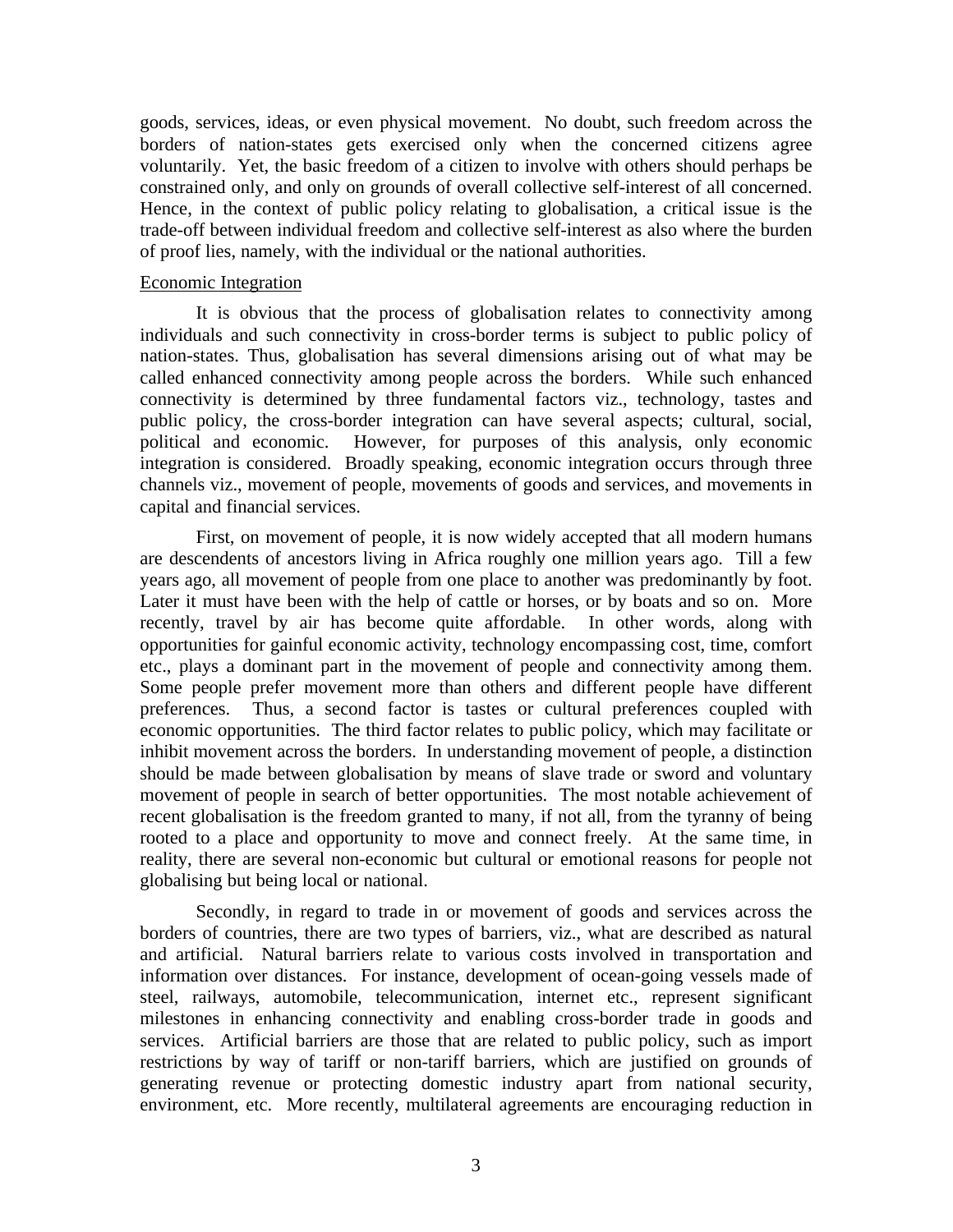such artificial barriers, while developments in technology are making it difficult for national authorities to enforce artificial barriers. In brief, in any debate relating to public policy, a distinction should be made between technology induced globalisation and public policy induced globalisation that is either voluntary or perceived to have been under outside pressure. The pace and nature of globalisation will depend on the combined effect of technology and public policy, both at the national and the international levels.

The third set of factors relates to capital movements. In regard to capital movement also, the interplay between technology and public policy becomes relevant. There are, however, some special characteristics of capital flows in recent years. In the past, a large part of capital flows were in the nature of direct investments, though debt flows were not uncommon particularly in Europe and America. In the post-second war period of the  $20<sup>th</sup>$  century, capital flows on government account played an important role. However, technological, demographic and some economic factors led to changing the nature of such flows by the 1980s and especially the 1990s. New financial instruments were developed and portfolio flows enlarged. The linkages between different capital flows have been strengthened, and they can now take place in large quantifies and with great speed in view of enabling technology and huge drop in transaction costs. These characteristics have highlighted the issue of what is described as contagion, namely, a country is affected by developments totally outside of its policy though domestic policy may to some extent influence the degree of vulnerability to the contagion. In any case, the cross-border flows of capital have wider macro-economic implications, particularly in terms of exchange rate that directly affects the costs of movement of people as well as goods and services; of conduct of monetary policy and the efficiency as well as stability of financial system. Further, capital flows by definition involve future liabilities or assets and could involve intergenerational equity issues.

It must be recognised that developments in technology and innovation in financial services impact both domestic and cross border transactions. The implications for public policy of such developments in domestic area are different in as much as domestic financial markets are in some ways subject to governmental regulation by national authorities while cross border flows are not susceptible to governmental regulation. Finally, in the context of cross-border capital flows, in the absence of procedures for international bankruptcy and facilities of lender of last resort, the liabilities incurred on private account can devolve on public account. In brief, at this juncture, in respect of global economic integration through movement of capital, several risks devolve on domestic public authorities, especially in the case of developing countries.

For analytical purposes, it is possible to take a slightly more disaggregated view of the nature of economic integration. Thus, movement of people can be classified as temporary and permanent. Similarly, movement of goods may be differentiated between physical goods and services (though in some cases they are integrated). Movement of money may take different forms, such as capital movements, or to meet transaction needs, long or short-term movement of debt capital, and non-debt movement of finance linked to goods and services as distinct from pure finance capitalism. There may also be spread of technology or media with or without accompanying movement of goods or capital. Such a disaggregated approach to economic integration could be of use in appreciating public policies.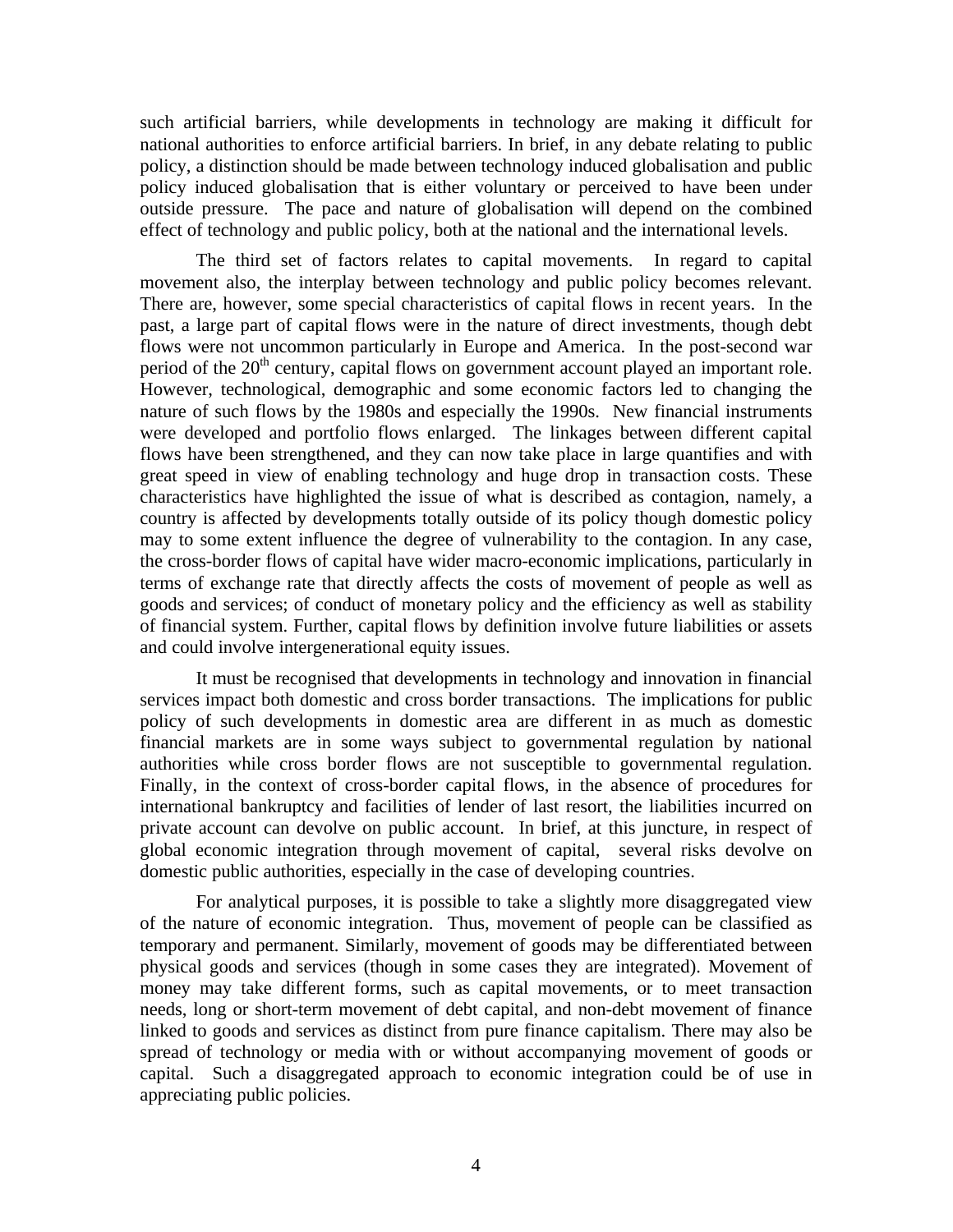### Current Context

It is necessary to appreciate the difference between economic integration as it existed in the past, and more recently, say in the current context. It had been explained that the globe was far more integrated at the beginning of the nineteenth century than it is a century later, now, in the sense that people, goods and capital could move without public policy restrictions i.e., those imposed by nation-states on economic integration. In reality, however, there is significantly more interaction now than a century ago, in the sense that technological developments have made movement of people, goods and capital far more widespread, frequent, deeper and speedier.

Secondly, the trade across countries in the past was usually in generic products viz., export wheat and import cloth or export steel and import spice. Currently, there is significant intra-industry trade. Often, there are both export and import of a commodity, say garments or computers. Trade in what are called intermediate goods is significantly higher than before. This implies more intensive global competition now than earlier. As Michael Mussa, the well known economist said: "surprisingly, however, the extent of global integration through international trade today, is by some key measures, not much greater than it was a century ago".

Thirdly, though the share of services in world output has increased noticeably, a predominant part of the services sector still remains non-tradeable across the borders. Information Technology has made some services more tradeable on a cross border basis but it is still a very small part.

Fourthly, nineteenth century witnessed large mobility of capital, but it also witnessed an equally large mobility of labour. In other words, the international factor mobility was much more symmetric a century ago when one did not even need a passport to go from one country to another.

Finally, even today, citizens of most countries, and even in the most advanced countries like the United States, invest overwhelming proportions of their savings within their own country. The qualitative difference, however, lies in the processes that govern international capital flows or to put it differently the cross-border movement of what has been described as pure finance capital in an international environment that is totally unregulated in contrast with domestic financial markets generally subject to regulation. The international portfolio capital flows are far larger in size now and infinitely mobile, often governed by what has been described as animal spirits of the markets and highly susceptible to herd mentality.

Several features of the current status of globalisation as a process of economic integration among countries must also be recognised. First, though a large number of countries are part of the process, they are at different stages or degrees of integration. Second, economic integration may also vary as between some countries compared to the rest. In fact, there can be more of bilateral economic integration between two countries compared with the rest. Third, integration among countries also varies as between different markets, namely, products, capital, labour etc. Fourth, impact of globalisation varies as between countries depending on its geography, demography, stage of development, size, etc. In fact, impact of globalisation may vary significantly among different parts of a country. Thus, it is very clear that case for or against process of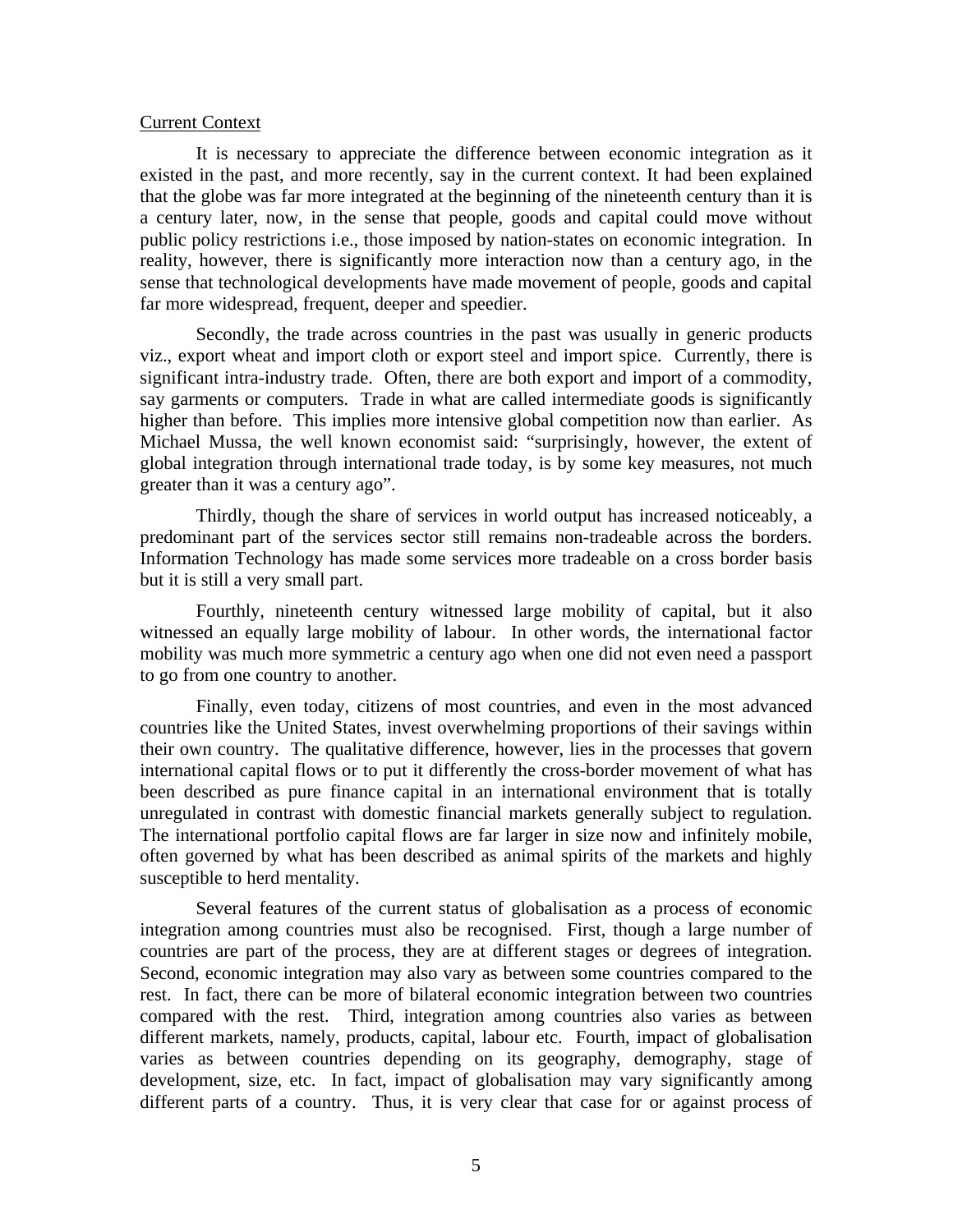globalisation is contextual and complex even in the limited arena of economic integration.

## Current Concerns

There are several concerns regarding the process of globalisation and it is difficult to capture all of them comprehensively in this presentation. An attempt is made here to highlight major ones related to economic integration, and merely for convenience of explanation, these are divided into peoples' concerns and policy concerns. The peoples' concerns can be summarised as follows:

First, the benefits and burdens of globalisation are uneven. For example, while highly skilled persons like computer professionals may get better wages, others in traditional occupations are likely to lose their livelihood. Likewise, while women in some countries may get better employment opportunities through garment factories for export, women employed in subsistence agriculture may be adversely affected due to commercialisation of agriculture. Even in the developed countries, there is a perception that inexpensive imports from developing countries are hurting wage levels and resulting in unemployment of some people.

Second, there is also a perception that the overall levels of unemployment, particularly among unskilled or blue-collar workers are increasing due to global competition in many countries, and in some cases, for prolonged periods.

Third, empirical evidence shows that there is greater income inequality as a result of globalisation, both in developed and developing countries. The evidence also indicates that globally while the rich are getting far richer, the poor either remain poor or at best become less poor. The serious issue of growing inequalities due to globalisation has been brought to the fore recently by Robert Hunter Wade (The Economist, 28 April 2001) who incidentally lived for sometime in Karimuddulla village of Rayalaseema region to which I belong. I am not elaborating this aspect now since it is being currently debated widely.

Fourth, there is perceptible increase in job insecurity since competition often results in downsizing, closures, etc. In most developing countries, there are inadequate, or indeed no social welfare systems or income security, which result in human suffering. Even where some unemployment benefits are provided, they are painful substitutes for job security.

Fifth, the patent rights regime is resulting in exorbitant prices for some commodities like medicinal drugs, particularly unaffordable in developing countries and among poorer sections.

Sixth, there is standardisation of values and culture resulting in loss of identity for many communities. This is a result of combined onslaught of market and media with global presence on local communities and traditional culture.

Seventh, global competition is driving enterprises to be insensitive to environmental concerns, which are intensely harmful to the poorer and more vulnerable sections of the population. Such environmental deregulation is noticeable in developing countries where public policies are either not very sensitive or not very effective.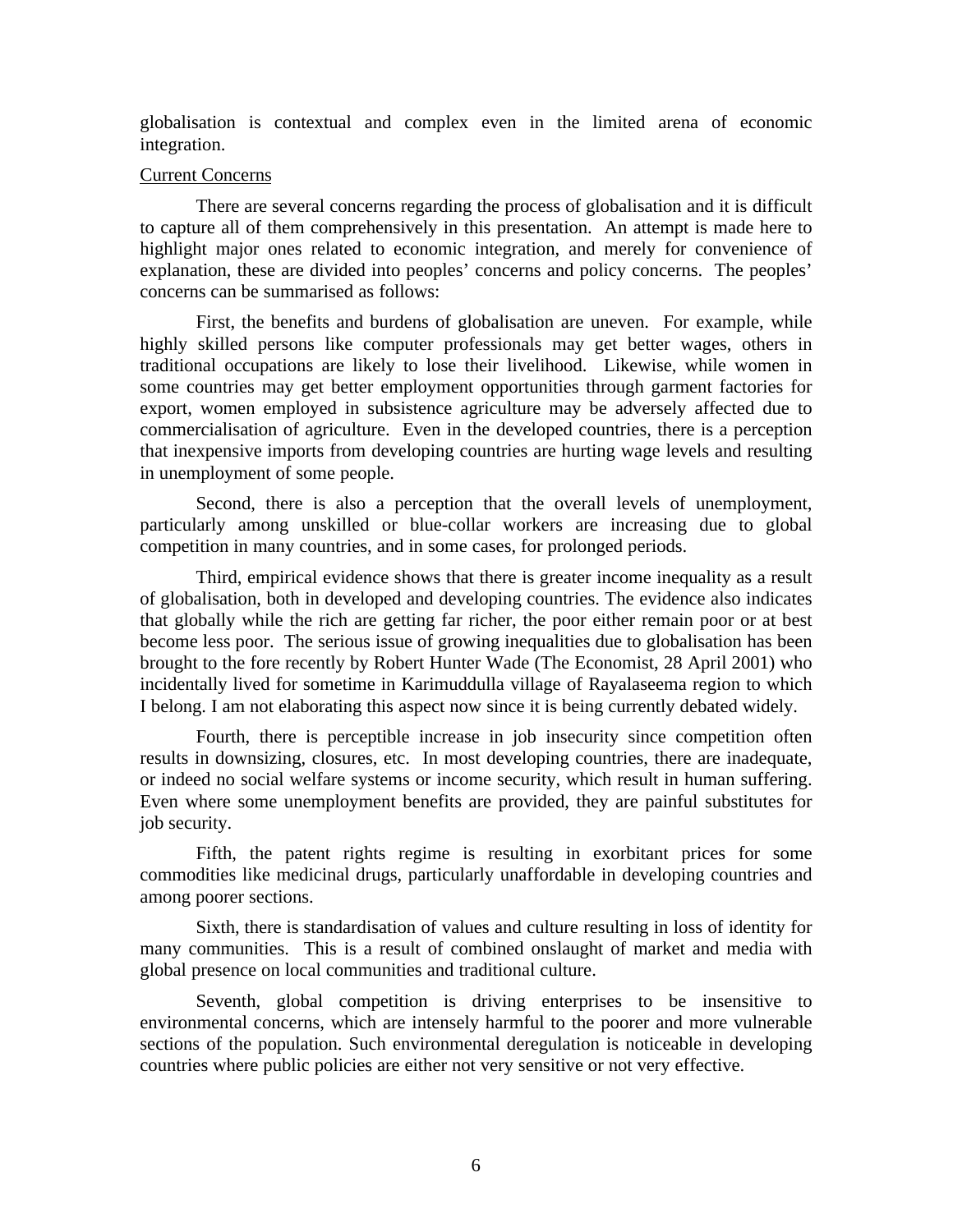Many of the policy concerns are in many ways related to peoples' concerns. Policy makers do discharge several responsibilities in macroeconomic management and especially maintaining social order. Sound public policies are perceived to be severely constrained by the process of globalisation, and some of the specific concerns expressed predominantly though not solely by developing countries are summarized below.

First, any process of globalisation introduces constraints on the conduct of domestic policy and to this extent, there is a loss of national sovereignty. Of operational significance for policy makers is the fact that while gains of globalisation may be enjoyed by some in any country, the adverse social consequences have to be managed by the governments. For example, trade liberalisation does threaten many domestic activities, though some consumers and some more competitive activities may prosper. The very process of globalisation reduces fiscal, financial and some other discretions available to government, thus reducing the effectiveness of governance in managing disruptive or downside risks of liberalisation of trade and services.

Secondly, exchange rates or interest rates get influenced by volatile capital flows and these are not conducive to long-term development in developing countries. Furthermore, when such volatile capital flows on private account affect the economy seriously, the governments in developing countries are forced to take actions with implications for the public sector.

There are occasions when volatility is transmitted to a country for reasons that are entirely outside the domain of domestic policy, and yet, the governments concerned have to face the consequences. In other words, the gains from perceived efficiency on account of freer cross-border capital-flows often do not match the costs of increased volatility coupled with erosion in autonomy in domestic economic policy making. This is particularly noticeable in regard to portfolio flows and to some extent debt flows.

Thirdly, the foreign direct investment often treats the recipient country concerned as a base for exports thereby reducing the citizens to being mere employees, especially when there are little spillover benefits to domestic firms or activity. The spread of ideas, technology, and management techniques may not always take place and there may even be cases of outdated technology being used in developing countries. Therefore, the beneficial consequences of foreign direct investment should be demonstrable, especially if incentives or subsidies are extended by governments concerned.

Fourthly, it is noticed that developed countries resort to protectionism, especially in areas such as textiles, and subsidise agriculture, thus making the process of globalisation one sided. In reality, the poor in most parts of the globe are denied opportunities to participate and benefit from the process of liberalised trade precisely because of these actions of developed countries which benefit a few - very few - of their citizens at the expense of millions of poor citizens of other countries. Similarly, some of the provisions of Intellectual Property Rights tend to operate for the benefit of a few in the richer nations at the expense of many in poorer countries with no demonstrable overall gains at all.

Fifthly, the international arrangements and multilateral bodies are not adequately representative of or reasonably accountable to or even sufficiently sensitive to the problems of the poor and vulnerable people. In other words, briefly stated, while nation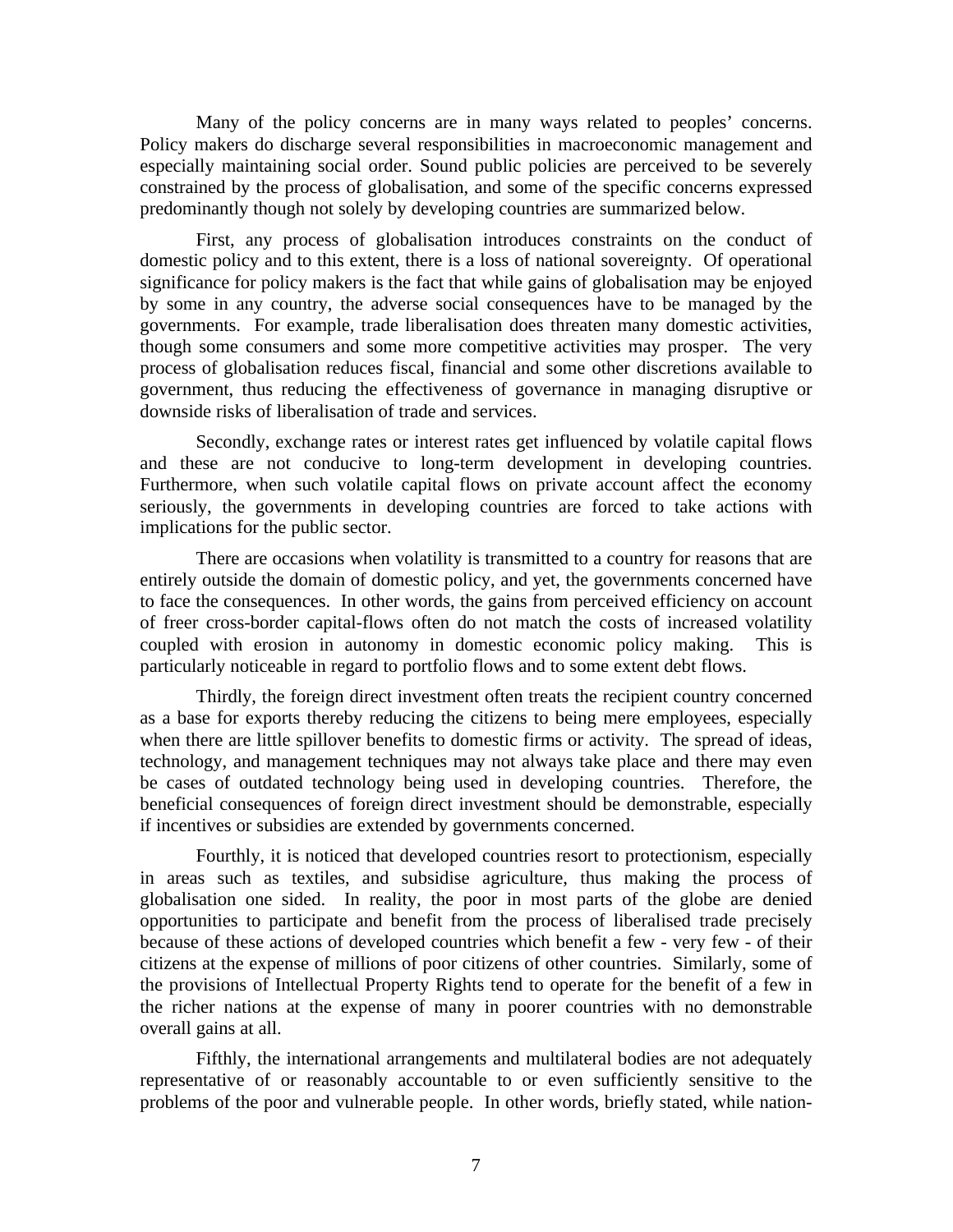states have representative and accountable institutions in the concerned government, there is no corresponding global institution or global government. In the absence of a global government and global governance, many nation-states argue that viable and universally beneficial process of globalisation is not feasible.

Finally, process of globalisation is inextricably linked with marketisation and dominance of markets. In the ultimate analysis, markets, however efficient, are not democratic institutions in the strictest sense, since customer's vote is proportionate to his/her purchasing power. Furthermore, labour is different from capital since the owner of capital can withhold if he/she thinks that the return is not adequate while labour cannot withhold because it will then not be able to survive. She or he has to work to live. The poor can give according to their ability but if such abilities cease to have markets, they cannot get what they need even if the need is minimal. Pro-poor oriented growth is thus possible when intellectual community and policy makers view the markets with the suspicion that they deserve and the poor with the respect that they need. The question is: how to build arrangements that integrate state or governments, corporates or markets, and voluntary organizations or concerned citizens in the fight against poverty while recognizing contribution of globalisation, technological progress and marketisation to prosperity.

#### Opportunities and Challenges

In the light of the current context and concerns of the process of globalisation, five important issues arise. How genuine are the concerns? Should public policy resist the process? To what extent can policy succeed in resisting it? To what extent should it be managed? If so, how should the public policy attempt to manage the process to maximise the gains and minimise the costs?

Undeniably, the peoples' concerns expressed are in varying extents genuine. It is, however, possible to argue that almost all the concerns are valid with any intensification of competition, technological progress and consequent rapid changes in economic as well as institutional set up, irrespective of whether these are induced by intensely domestic process or by global process. The policy concerns, on the other hand, arise out of the responsibilities imposed on the governments, especially though not exclusively of developing countries in coping with peoples' concerns. The policy autonomy available to governments is getting eroded by the combined effects of technologically induced and multilateral policy induced process of globalisation. It is perhaps this inadequacy of governments as institutional mechanisms to address peoples' concerns in all the countries that has led to widespread demonstrations in Seattle and justifiably increased the clout of non-governmental but global initiatives in highlighting peoples' concerns.

Yet, the case for policy intervention to significantly resist the process of globalisation does not seem to be very persuasive. For people, connectivity is by and large a source of freedom and generally desired rather than spurred. Again, the empirical evidence available so far in regard to countries which had prospered as well as those which have succeeded in reducing poverty does not favour isolationism. Moreover, it is true that inequality has increased during the recent bouts of globalisation but it has increased most in rural parts of China, India and Africa where there is less of connectivity of people to global developments. It must be noted that these parts of the world suffer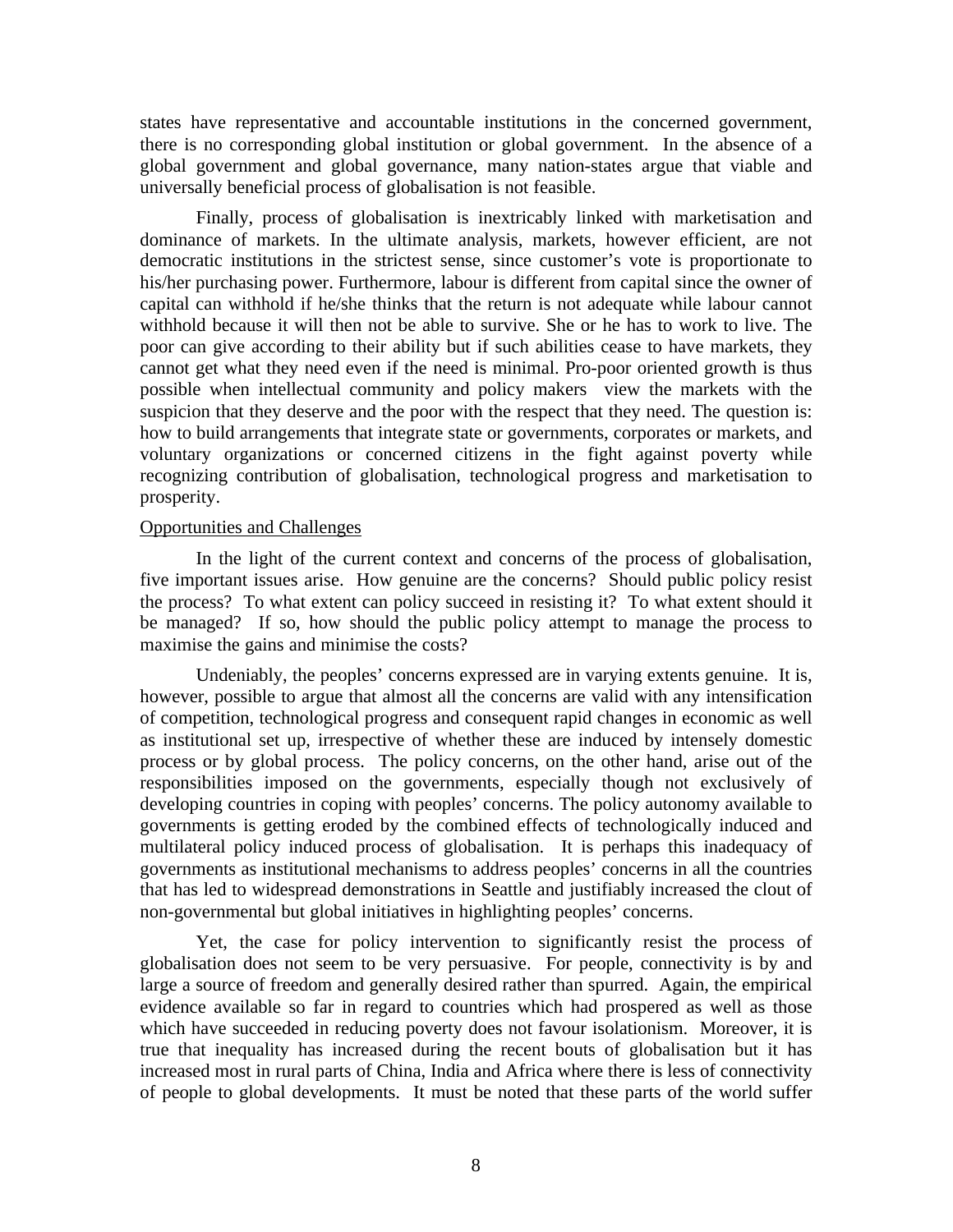from structural forms of acute poverty which is most challenging and enduring than poverty due to business cycles or volatility or contagion as in the case of East Asian crises or Latin America. It is also instructive that countries which have been relatively closed are seeking to join the mainstreams as illustrated by the case of China's entry into the World Trade Organisation.

Finally, the growth of output all over the world is occurring mainly in the services sector and connectivity of people both in terms of physical and technological terms appears critical for sharing in the output and employment in the services sector. No doubt, public policy could avoid downside risks involved in the process but resisting the process on a long-term basis does not seem advisable.

Even assuming that it is desirable for public policy to pursue a degree of economic isolationism in preference to opening up the economies, the effectiveness of such policy options need to be assessed in relation to the benefits. For example, potential for smuggling of goods, especially of high value but non-bulk items, limits the scope for artificial barriers to trade. Capital flight through unaccounted channels is not an entirely unknown phenomenon. Above all, technological progress and ease of movement of people across the borders makes for easy connectivity, at least for those who can afford. It is technically possible to erect barriers on all channels of connectivity, but if the domestic policies and environment are out of alignment with global factors, be it taxes or prices, it becomes difficult to enforce the barriers. In brief, in the present day world, there is only limited room for public policy to erect barriers against connectivity of people and goods.

To the extent a significant part of activity in a country tends to be affected by globalisation, and increasingly so over a period, and to the extent limited room is available for public policy to operate artificial barriers to connectivity, it stands to reason that the process should be so managed as to maximise the benefits and minimise the risks. The process of management obviously has three participants, viz. citizens concerned, national governments and supranational, but regional or global institutions as well as alliances.

Finally, it should be obvious that national governments cannot manage the process without reference to actions of other governments, in view of the interdependence. At the same time, each country has some freedom to manage the process in ways that it considers best. A few examples may illustrate the point. During the Asian crisis, Malaysia decided to manage the crisis by opting out of the mainstream International Monetary Fund's prescriptions and has by and large succeeded. China and India have been managing capital flows in their own unique way. Countries in Northern Europe have a larger share of their national output from public sector thus illustrating dominance of State over market relative to most other countries. The cross border movement of people is managed by different countries very differently, be it the United States of America or Europe or the Gulf region. It is reported that some countries are importing English teachers on a large scale to equip their citizens for handling business in information technology, thus illustrating methods by which public policy can strengthen citizens capabilities to benefit from opportunities provided by globalisation. In brief, the challenges to globalisation have to be met on several fronts, managing the process is a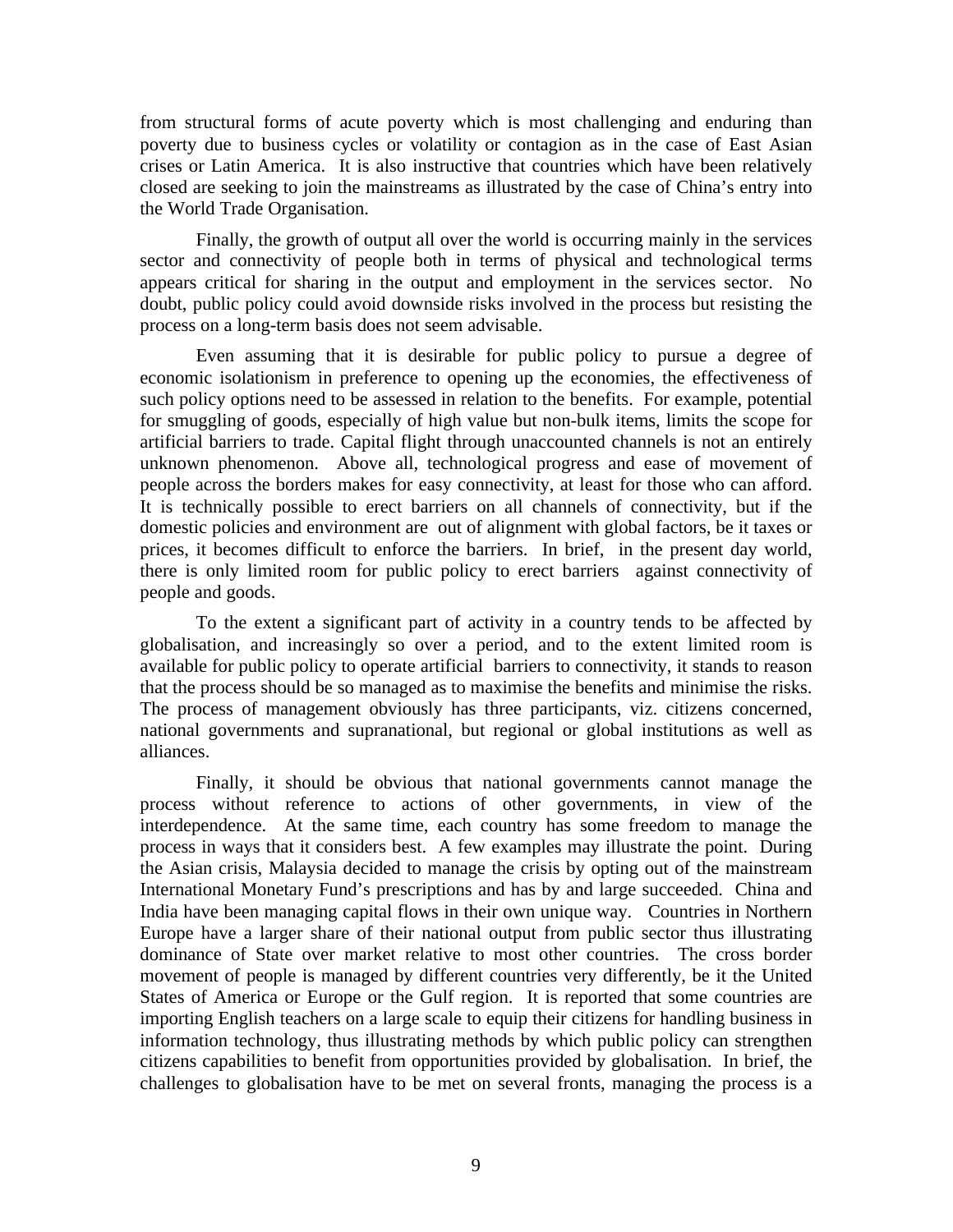critical responsibility of public policy of national governments; and the process has to be governed by the country context and to some extent the regional context.

### **South Asia as a Region : A Profile**

It is not surprising to note that South Asia is defined differently by various agencies. The South Asian Association for Regional Co-operation (SAARC) defines South Asia as Bangladesh, Bhutan, India, Maldives, Nepal, Pakistan and Sri Lanka. On the other hand, the World Bank definition of South Asia includes the seven SAARC countries and Afghanistan. The United Nations Development Progamme (UNDP) definition of South Asia is even broader and includes Iran. In this analysis, the composition of South Asia has to be interpreted depending on the source. Thus, in the narrative of inter-regional comparison, there is some unscientific element involved, but this gets explained in the details given in the Annexures and tables where specific definitions are given.

For East Asia also, there is the some element of uncertainty due to its different interpretations by the above agencies. In the World Bank's classification, East Asia and Pacific, comprising of countries east of South Asia and the Pacific islands including Japan, Australia and New Zealand, form one group, while in UNDP's classification, East Asia consists of only China, Hong Kong, South Korea and Mongolia.

For purposes of regional comparison with South Asia, among the various regional groups, the East Asia, Latin America and Caribbean, the Sub-Saharan Africa and the group of Low and Middle-income countries are of particular interest. However, in Annexure 1, further details on regional classification such as, South Asia, excluding India, East Asia excluding China, South Asia and the Pacific, the Arab States, Europe and CIS countries, the High Income countries are also given.

In Appendix 1 and Annexures 1 and 3, a comparison of South Asia as a region with others is made in terms of economic indicators, infrastructure facilities, social indicators and institutional factors.

In brief, the region translated itself from a position of slowest growing during the 'sixties and the 'seventies to one of the fastest growing regions in the world since the 'eighties. Also, in terms of inflation, South Asia performed the best among all the regional groupings within the developing countries. Yet, even at the end of the 'nineties, it remained one of the poorest in terms of per capita income, besides being the most densely populated region. Exports of goods and services have been one of the fastest in recent times, but the region's reliance on external trade, a measure of degree of integration to the global economy, continues to be the least. It must be recognised that these low positions inspite of recent impressive performance are due to the very low base from where the region began its commendable achievement in economic growth since the 'eighties.

In particular, the financial imbalances of the government in the region were and continue to be among the worst among all regions. The additional problem besides the large size of fiscal deficit was the revenue deficit that reduced the public sector savings. That the region recorded one of the lowest rate of saving is often a reflection of this dissaving of the government revenue account. The banking presence in terms of bank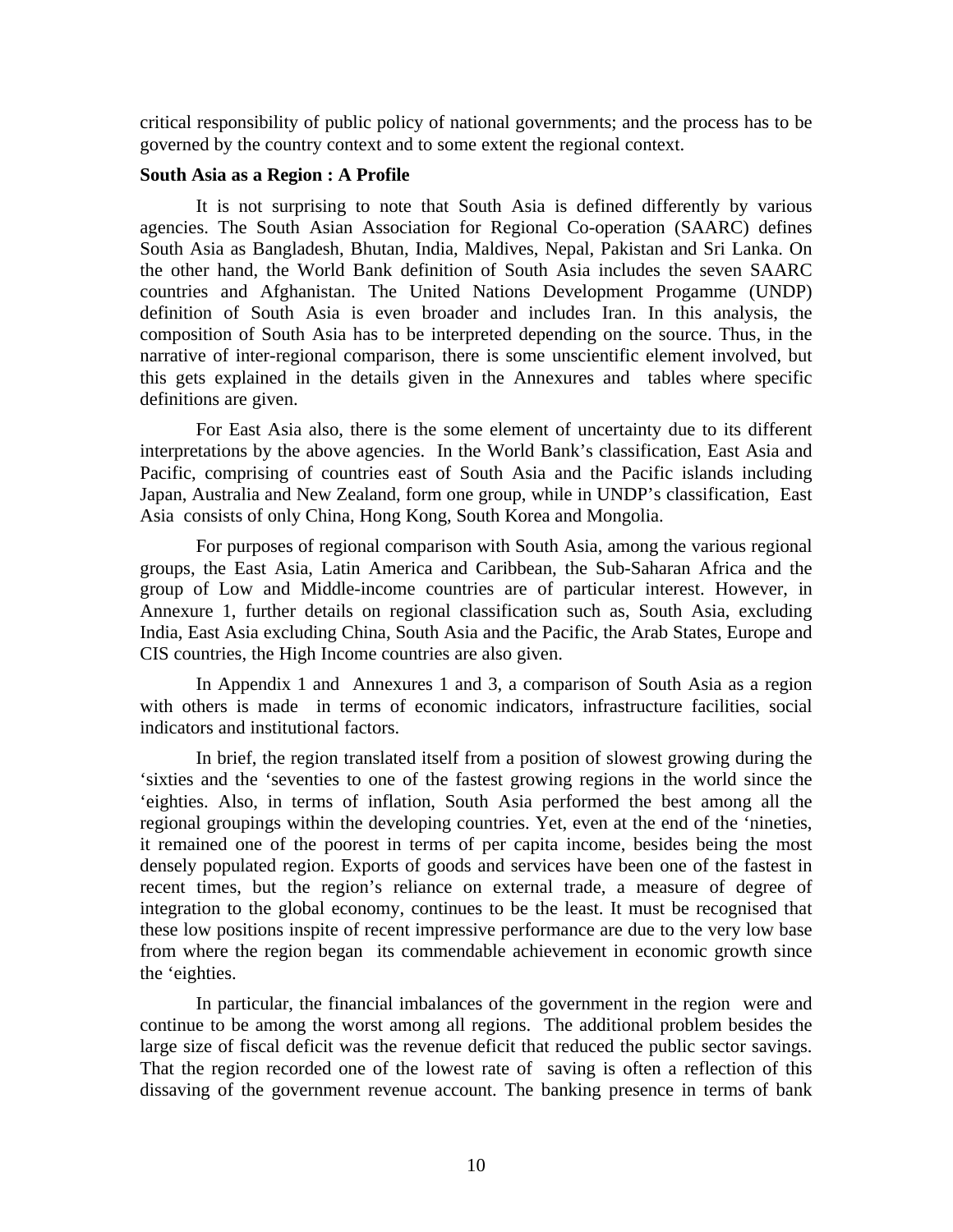credit to GDP ratio in the region is also one of the lowest. The region is one of the least indebted region in the world in terms of external debt, but in view of its low base of export of goods and services the debt service ratio is not as comfortable. The official development assistance in the region has been declining despite it already being one of the least recipient regions. The long-term private capital and FDI inflows have been growing at a relatively slow rate and continue to be the least among the regions.

Furthermore, the region has significantly lagged behind in the field of infrastructure, social provisions and working of the institutional set-up. And this does not augur well for the medium and long-term growth prospects of the region. The provision of infrastructure facilities, including access to information flows is one of the least, if not the least. Similar is the situation in the literacy and education, health and nutrition of the people. Compounding the above are the institutional problems of lower level of governance. Thus, all the socio-economic indices place the region at the lower spectrum of the rankings. The higher ranking in terms of current growth prospects than future growth prospects appears to be reflective of shortcomings in infrastructure, social and institutional set ups.

### **South Asian Countries : A Profile**

It would also be useful to compare some critical economic and social indicators within the region. Although the World Bank definition of South Asia is adopted, Afghanistan is excluded due to paucity of data, and only the performance of Bangladesh, Bhutan, India, Maldives, Nepal, Pakistan and Sri Lanka is compared in this section. These countries diverge significantly in terms of population and geographical size and level of income. Population in 1998 ranged from 0.3 million (Maldives) to 982 million (India), while land area for countries other than Bhutan and Maldives, ranged from 66 thousand sq. km. (Sri Lanka) to 3,288 thousand sq. km. (India). Population density for larger countries was much above the world average (46 people per sq. km.), Bangladesh being the highest with 981 people per sq. km. in 1999 to Nepal having the lowest (164 persons). The per capita GNP in 1998 in US \$ ranged from 210 (Nepal) to 1,130 (Maldives), and in PPP terms, from US \$ 1,157 (Nepal) to US \$ 4,083 (Maldives). Therefore, average characteristics of the region may not reflect individual countries, except the large ones. Keeping these in view, Annexure II and Appendix II provide detailed account of profiles of each country in South Asia.

It may be seen that the region is characterized by large diversity of the constituting countries in terms of population size, income and in the socio-economic provisions that are in general low. The most common elements are the higher growth performance generally associated with growing external trade, a reasonable rate of inflation and high fiscal imbalance of the government. However, there are large differences in the saving and investment capacity and on dependence on external trade of the economy. The inflow of private capital in the region is mainly accounted for by few larger countries. There is also significant heterogeneity even in the generally low level of provision of infrastructure, health, education and nutrition facilities among these countries. That the countries individually, and as a regional group, continue to lag behind other regions reflect the enormity of challenges ahead of all the countries in the South Asian region to catch up with most of the other regions.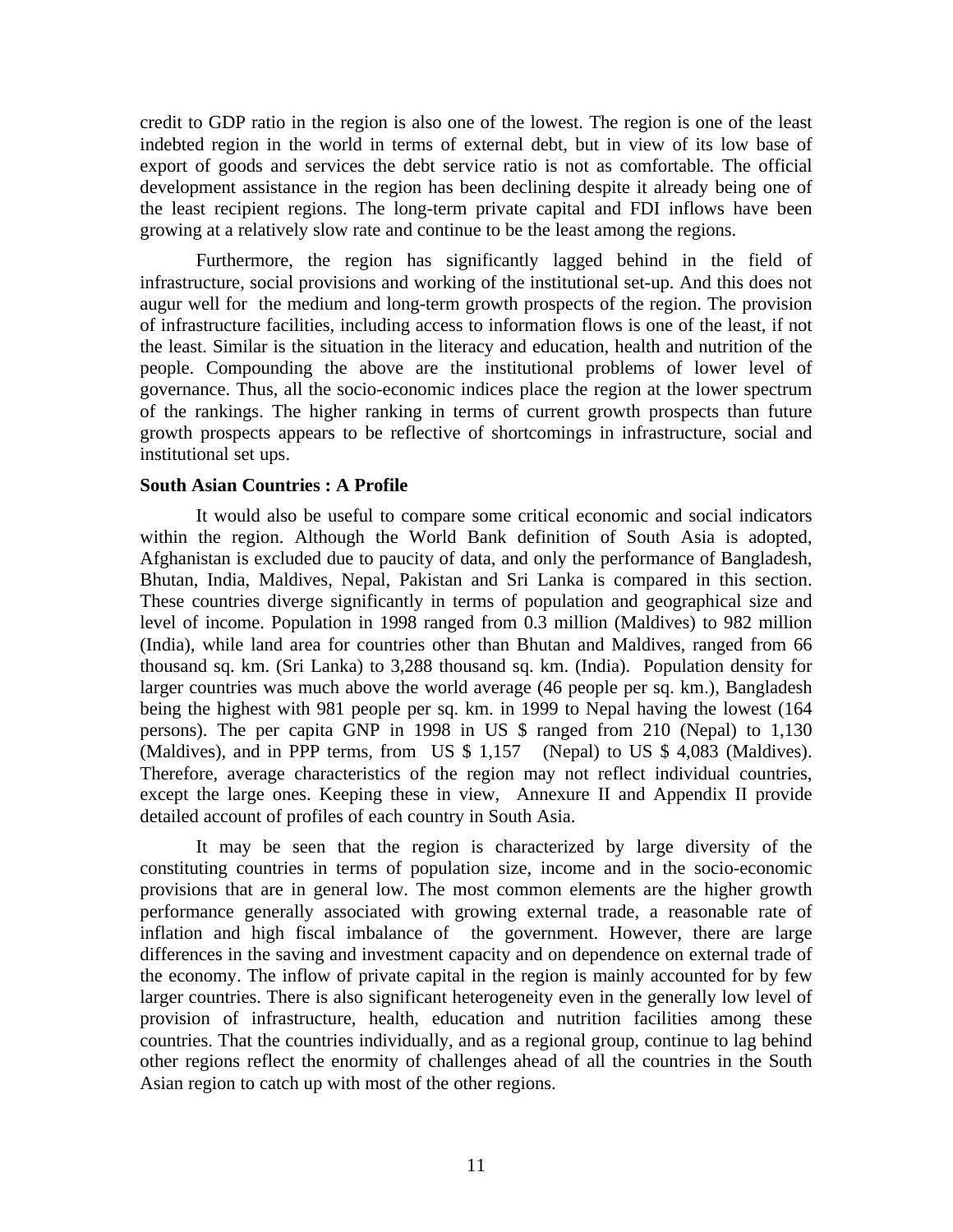### **Critical Aspects of Economic Integration in South Asia**

It would be useful to compare the extent of economic integration of each country in the South Asian region with the rest of the world as also a comparison of the extent of intra-regional integration. The most common measures of economic integration comprise three aspects: trade integration, financial integration and labour migration between countries.

### Trade Integration

The simplest measure of trade integration uses the actual trade flows such as the share of trade (exports plus imports) in GDP. In 1990, the trade to GDP ratio for South Asia stood at 24.8 percent, which improved to 28.4 percent in 1998. In both the years, however, South Asia recorded the lowest among all regional groups. In general, trade to GDP ratio has an inverse relation with the size of an economy. Consequently, there are large divergences in the extent of trade integration among the South Asian countries. Smaller economies like Bhutan, Nepal and Sri Lanka had a much higher percentage, ranging between 57.6 percent (Nepal) to 78.4 percent (Sri Lanka) in 1998. Sri Lanka had a historically high ratio due to the importance of plantation crops such as tea, coffee and rubber in its economy. The trade to GDP ratio of Maldives, another small economy, was as high as 130.5 percent in 1990. Besides the overall trade, the share of technology related exports in the total exports also indicates trade integration as it reflects on how much a country is moving away from its traditional products. High technology exports as percent of manufacturing exports in South Asia in 1998 was only 4.0 percent, by far the lowest of all the regions. And, even this low percentage was significantly accounted for by India.

Another aspect of the trade integration could be that of intra-regional trade flows. The percentage of intra-regional exports to total exports of South Asia, which ranged from 3.59 percent to 4.41 percent during 1991-97 was the lowest among all the regions. Middle east with a range from 5.4 percent to 7.7 percent had the second lowest intraregional exports. Africa had a range from 7.3 percent to 10.4 percent, as against 36.0 percent to 40.7 percent for Asia and 37.1 percent to 43.5 percent for developing countries. In terms of intra-regional imports also, South Asia with a range of 2.57 percent to 4.12 percent during 1991 to 1997 recorded the lowest share of all groups. In other regions, it ranged from 6.3 percent to 8.3 percent (Middle East), 7.4 percent to 10.8 percent (Africa), 33.4 percent to 36.7 percent (Asia) and 35.9 percent to 42.0 percent (Developing Countries).

### Financial Integration

The second measure of economic integration, which is financial integration, is often captured by the private capital flows. These include foreign direct investment (FDI) and equity and portfolio investment, and the extent of access to international capital markets. First, the long-term private capital inflows in South Asia during the 'eighties was on an average US \$ 3 billion, the lowest among all the regions. This inflow improved to an average of US \$ 5 billion during the 1990-96, higher than only Arab States and Sub-Saharan Africa region among the developing countries. As a percentage to the total inflow to developing countries during 1990-96, it declined from 8.0 to 4.0 percent during the same period, higher than only the two regions mentioned above.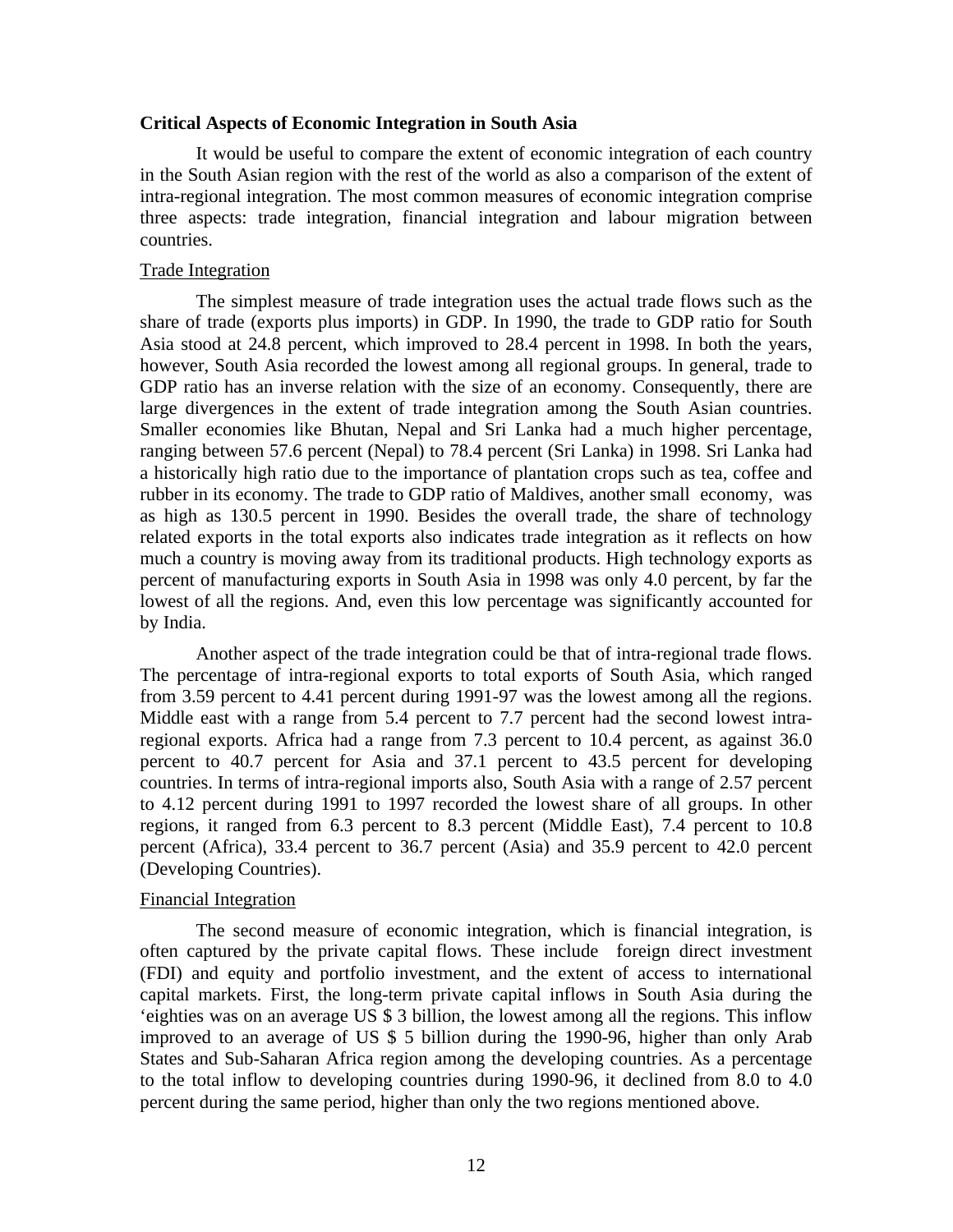Second, FDI inflows increased from US \$ 351 million during 1987-92 to US \$ 2873 million during 1993-98, again the lowest of all groups. Even the FDI inflows to Sub-Saharan Africa during the corresponding periods were US \$ 1,797 million and US \$ 3,638 million, while other regions were far ahead. Major chunk of the inflows during 1993-97 was accounted by India, followed by Pakistan and Sri Lanka in that order. As already indicated earlier, FDI inflows as percentage of gross capital formation among the South Asian countries ranged from a negligible level to 3.3 percent during 1987-92 and from 0.78 to 6.32 percent during 1993-97, also lower than all the regional groups. The stock of FDI inflows as a ratio to GDP which ranged from negligible level to 8.5 percent in 1985 and from 1.0 to 12.7 percent in 1997 among the South Asian countries was also significantly lower than the average of all the other regions.

Third, FDI outflows are equally important as measures of financial integration, though for developing countries with scarce resources, inflows are expected to be the predominant form of FDI flows. The FDI outflows from South Asia, which was mostly accounted for by India, increased from an average of US \$ 20 million during 1987-92 to US \$ 99 million during 1993-98. Even the outflows from Sub-Saharan Africa during 1993-98 were US \$ 496 million, while the same from other regions were far ahead. Thus, FDI outflows from South Asia, whether as a percentage of gross fixed capital formation or its stock as a ratio to GDP, were the lowest of all the regions.

Fourth, portfolio investment also measures the extent of financial integration. Such flows increased manifold in South Asia between 1990 to 1998, from US \$ 252 million to US \$ 4,536 million. However, the flows were almost wholly accounted for by India, and among the major regions were higher than Sub-Saharan Africa only.

Fifth, credit ratings suggest the access to international capital and thus indicate financial integration. The composite International Country Risk Guide (ICRG) risk rating which was alluded to earlier is an overall index of investment risk in a country. In this South Asia had a score of 61.3 in 2000, with a range of 54.3 (Pakistan) to 64.3 (India). This rating was lower (signifying higher risk) than the average of Low and Middle Income countries (62.9), and was only better than the rating of Sub-Saharan Africa of 58.9 among the regional groups. The second rating is the institutional investor credit rating which indicates the probability of a country's default. Rating below 20 indicates low integration, above 50 indicates high integration and between 20 and 50 indicates medium integration. In 2000, South Asia had a rating of 26.1, higher than only Sub-Saharan Africa with rating of 18.7. Among the South Asian countries, the ratings ranged from 18.8 (Pakistan) to 45.3 (India).

#### **Migration**

The third aspect of economic integration is the labour migration. Owing to paucity of data, this aspect is proxied by the worker's remittances flowing in the South Asian region. The worker's remittances as ratios to exports of goods and services and to GDP for five South Asian countries viz., Bangladesh, India, Nepal, Pakistan and Sri Lanka, is compared with Philippines which is known for her large share of migrants in the labour force. During 1991 to 1998, the average ratios to export ranged from 5.4 percent (Nepal) to 31.0 percent (Bangladesh), and to GDP they ranged from 1.3 percent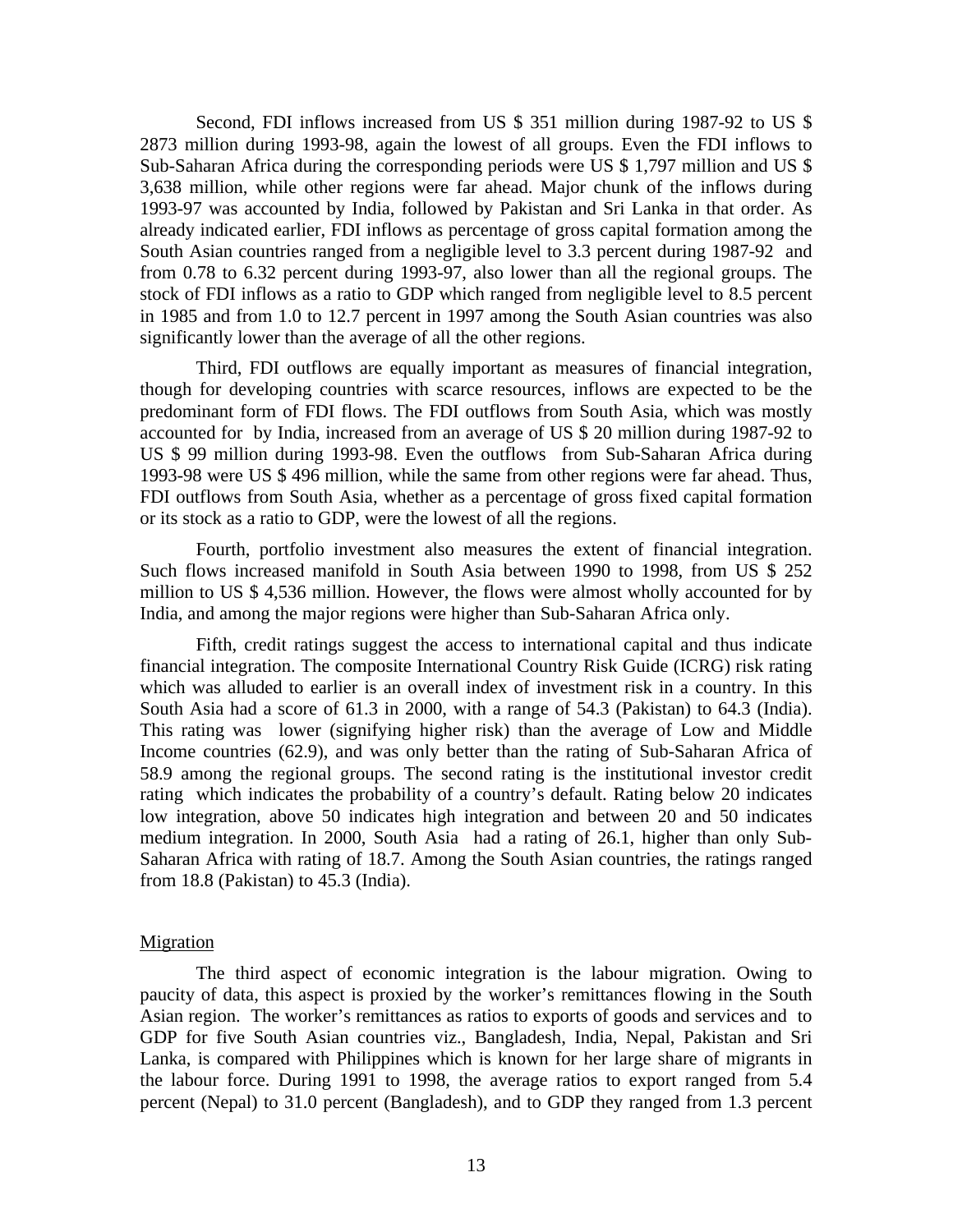(Nepal) to 5.9 percent (Sri Lanka). Even Nepal, with the least in both the ratios, stood far higher than Philippines. One must, however, take note of the special arrangement between India and Nepal on the movement of labour from the latter to the former. Most of the remittances with the possible exception of Nepal appear to be from the Gulf and South-East Asia, indicating a weak intra-regional remittance flows in South Asia. However, the data on worker's remittances needs to be interpreted with some caution as it may not fully capture intra-regional flows.

## Exchange Rate Arrangements and Movements

According to International Monetary Fund's (IMF) publication on Exchange Arrangements and Exchange Restrictions (2000) Bangladesh and Maldives peg their currencies to a trade-weighted basket of currencies. In Maldives, however, the currency has remained stable vis-à-vis US dollar since October 1994. Pakistan pegs its currency to the US dollar. On the other hand, Sri Lanka follows a system of crawling peg against the US dollar within a band of 2.0 percent.In respect of India, however, exchange rate is determined by demand and supply conditions in the market. The currencies of Nepal and Bhutan are pegged to the Indian Rupee.

It is useful to analyse the movement in the quarterly average exchange rates per US dollar of these countries during 1991 to 2000. The movements in the exchange rates are similar to a large extent, except perhaps Maldives that follows a relatively fixed rate to US dollar (Graph). The correlation coefficients between the quarterly average exchange rate per US dollar of Indian Rupee and the corresponding exchange rates of other six South Asian countries for the period is estimated to range from 0.95 (Bangladesh) to 1.0 (Bhutan and Nepal), barring 0.79 with Maldives (See Table-1). In other words, the movements in the exchange rates of South Asian countries vis-à-vis US dollar are noticeably similar.

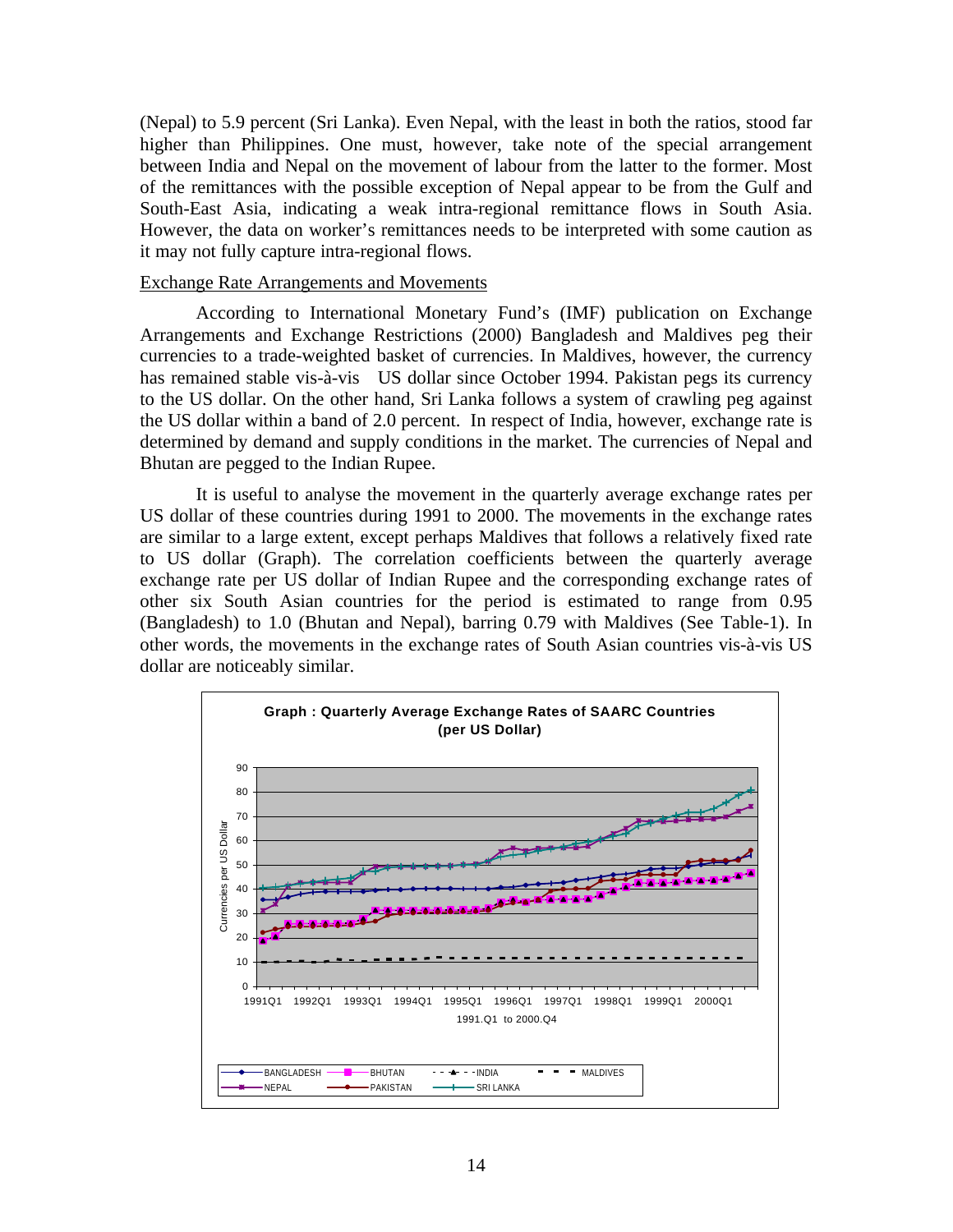#### Current and Capital Account Convertibility

In terms of current account, Bangladesh, India, Nepal, Pakistan and Sri Lanka have adopted Article VIII of the IMF while Bhutan and Maldives are still classified under Article XIV. Basically, a member country embracing Article VIII undertakes to avoid restrictions on current payments and discriminatory currency practices. Article XIV facilitates countries to avail of transitional arrangements that permit them to impose restrictions on the current account. Bangladesh and Bhutan, however, still have some bilateral payments arrangements.

As regards receipts from exports as well as invisible transactions, Bangladesh, Bhutan, India, Nepal and Pakistan have repatriation requirements (which refers to obligation of exporters to bring back into the country export proceeds) while only Bangladesh, Bhutan and India of these countries have imposed surrender requirements (refers to regulation requiring recipient of repatriated export proceeds to sell the foreign exchange proceeds to central bank or commercial bank or Authorised Dealers as the case may be).

The IMF publication also defines capital transactions as capital and money market instruments, derivatives and other instruments, credit operations, direct investment, personal capital movements, transactions specific to commercial banks and other credit institutions, and transactions specific to institutional investors. According to the IMF, all the South Asian countries have controls on the above categories in some form or the other.

### Overall Assessment

Thus, it may be observed from the above analysis that South Asia as a region is one of the least globalised in the world in terms of trade and financial integration. The intra-regional integration is also very weak. In terms of worker's remittances, the substitute measure for labour migration, it is indicated that the region is perhaps well integrated to the global economy. Here too, the intra-regional integration appears to be lacking.

In trade, however, smaller economies (Bhutan, Maldives, Nepal and Sri Lanka) are globally much more integrated than the larger economies. In fact, South Asia's low level of trade integration is a reflection of India's relatively lower dependence on trade flows. With regard to financial integration, Maldives, Pakistan and Sri Lanka are globally more integrated as the FDI inflows in these three countries form quite a significant proportion of their economies, though in volume terms India is the largest. All the South Asian countries are characterised by large inflow of worker's remittances relative to the size of their economy. Though this remittance relative to exports is the highest in Bangladesh, in terms of GDP, it is most significant in Sri Lanka. Thus, by all the three aspects of economic integration, Sri Lanka, and perhaps Maldives as all the information available for this country indicate, are the most globalised South Asian countries. In the rest, some or most of the critical aspects of economic integration are not strong enough.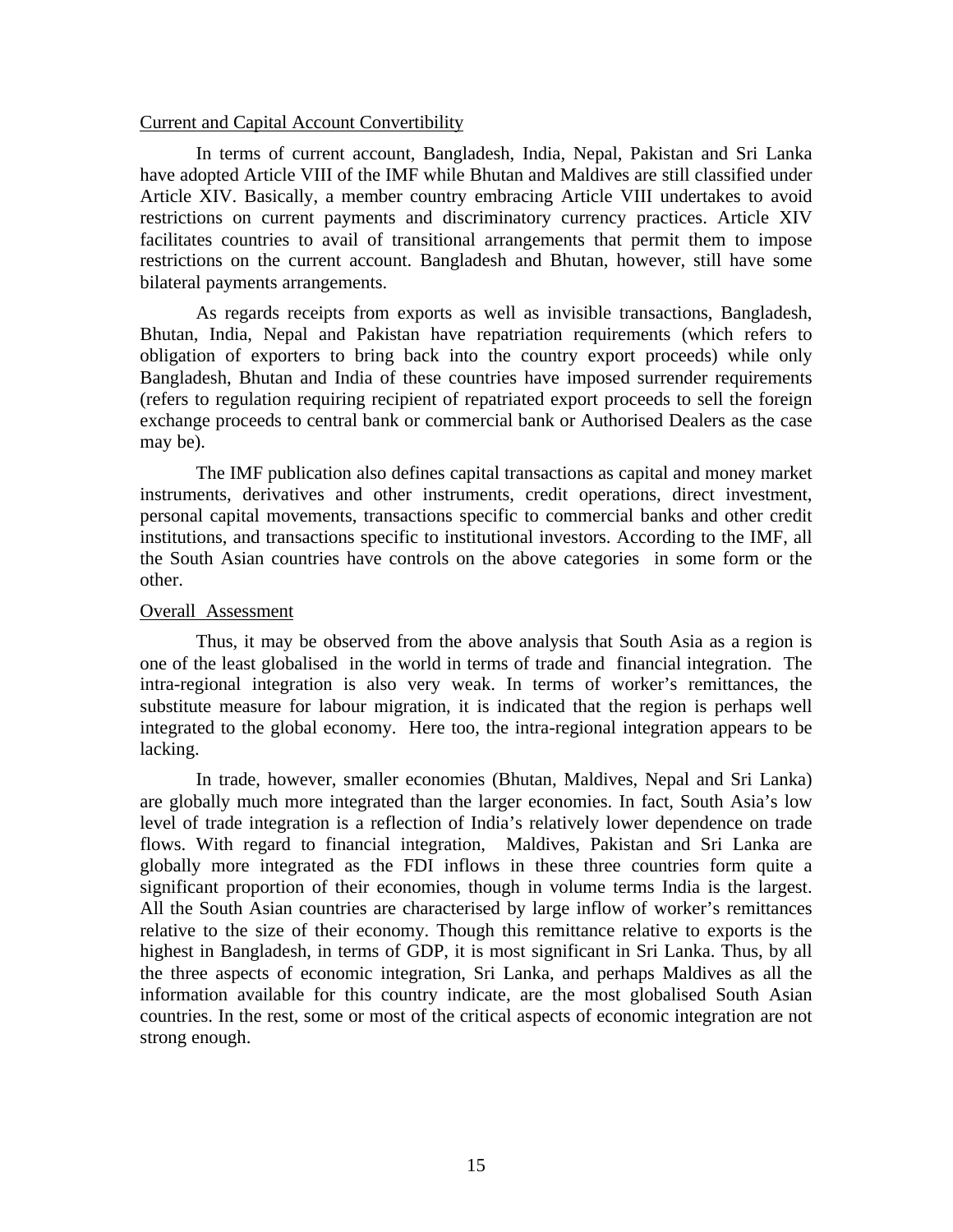#### **Issues**

The World Bank has projected the growth in regional per capita GDP during 2000-10. The projections indicate that while growth in per capita GDP of South Asia is expected to be higher than all the regions except East Asia and Pacific, and Eastern Europe and CIS, the low base of South Asia ensures that the difference in per capita GDP in US dollar terms will widen in comparison with all the regions, except sub-Saharan Africa. South Asia's per capita GDP would continue to be about one-tenth of the world average and about one-third of the average of Low and Middle Income group countries even at the end of this decade (Table 2). Briefly stated, South Asia will have to perform far better than what the world currently expects if it has to make a significant dent on large scale poverty prevalent in the region and try to catch up with the rest of the world. The forces of globalisation provide both opportunities and challenges which have to be significantly managed by public policy.

South Asia has improved from being slowest growing till three decades ago to one of the fastest growing economies and there is evidence of noticeable reduction in incidence of poverty too. By and large, the region has displayed economic stability and no serious crisis visited the region during the turbulent nineties. In this sense, the globalisation pressures seem to have been met satisfactorily by the region. Yet, to face growing global competition, the major policy issues in most parts of the region relate to improvements in physical infrastructure especially in the area of transport and communications; social infrastructure in the area of education and health; and institutional infrastructure. All these are pre-requisites to improve the capacity of people to connect with others productively and public policy has to focus on these aspects. The standards of public administration and economic creativity should help the process while fiscal management appears to constrain the process. These issues are almost entirely within the ambit of national policy and need to be addressed as such keeping in view the fact that trade integration is growing but is still in many parts low and capital flows as well as external debt, by and large, are sustainable.

The region is characterised by large diversity in terms of saving and investment capacity, dependence on external trade, inflow of capital and social infrastructure. Common factors are the high growth in recent years, growing external trade, reasonable rate of inflation and high fiscal deficit. Hence, public policies need to assess both common features and unique features of each country to continue and intensify the process of benefiting from global trends while minimising the risks.

Trade integration shows a remarkable diversity, reflecting *inter alia*, the varying size and degree of openness of different countries, but the region as a whole is one of the least globalised in terms of trade integration. Intra-regional trade has also been conspicuous by its relatively low level.

Similarly, there is a large diversity in regard to financial integration but the region as a whole is still one of the least integrated in financial terms. No doubt, one could justifiably attribute some degree of macroeconomic stability of the region to this low level of financial integration.

The maximum economic integration with the rest of the world in respect of South Asia is in terms of movement of people, i.e., workers remittances which is a substitute